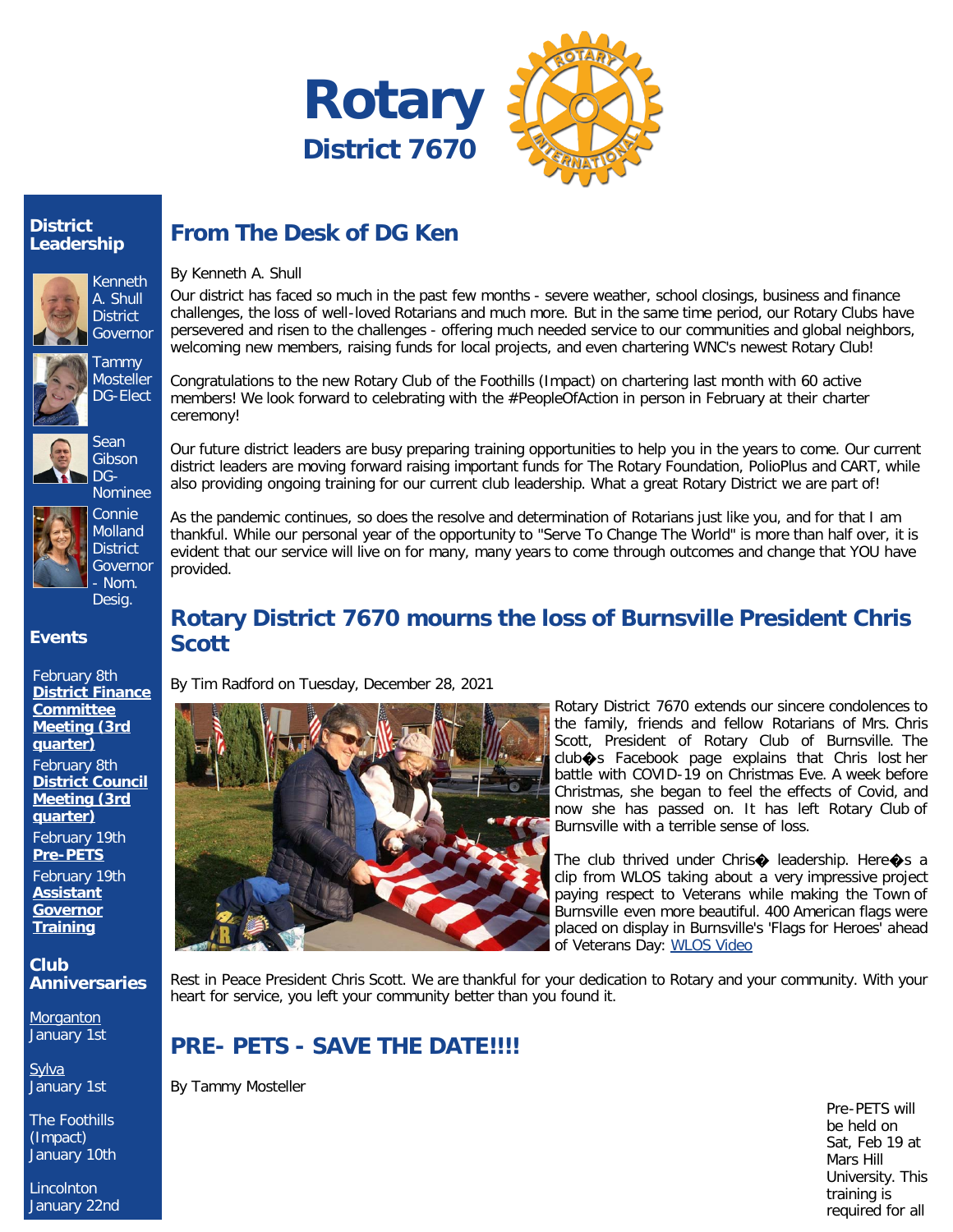

[Newton-Conover](https://www.dacdb.com/Ezbulletin2/ClubAnniversaryQQ.ClubURL) January 25th

Assistant Governors, and recommended for all President Nominees before attending PETS on March 18-19, 2022.

If you haven't signed up yet, please visit the district calendar to do so as soon as possible! [Read More](https://ismyrotaryclub.com/story/ezBulletinMore.cfm?StoryID=158390)

## **Open Your Heart and Give To CART**

By Michele Garashi-Ellick on Friday, January 28, 2022

**During the month of February, please consider a gift to the CART Fund. A donation in honor of or in memory of a loved one would be extra special. The Rotary Club donating the most money for the month of February will be rewarded with a treat for its members in attendance at a March meeting.**

**The Grant Review Committee is hard at work evaluating this year�s grant applications. They still need our help to reach the \$1 million-dollar goal.**

**Please encourage all Club members to sign on to mycartfund.org and make their donation directly in the portal. If they are a Rotarian and a DACdb user log in using**



**their DACdb username and password. Then click Sign-in (Current User) the dark blue button. They can then click on �Make a Contribution� and enter their donation. They can also give their donation to the Club Treasurer and they will process it.**

**Donors can always mail their donations to me and I will enter them in the portal and credit the correct Rotary Club.**

**District 7670 CART Chair: Michele Garashi-Ellick 3101 Blue Goose Court Hendersonville NC 28792 Questions?? [mgellick@gmail.com](mailto:mgellick@gmail.com) 828-507-5742**

**HAPPY VALENTINE�S DAY! Stay Safe & Heart Healthy Michele**

# **A Note From District Foundation Chair**

By Gary D. Dills on Monday, January 3, 2022

It $\spadesuit$ s a new calendar year and we only have 6 months remaining to make our Foundation Giving goals for Rotary Year 2021-22. Take a look at your progress and take appropriate action. We  $\bigcirc$ Do Good in the World $\bigcirc$  but we cannot do that without funds and your Rotary hands. Below are a couple of other things to consider this month.

- 1. **Nominate one club member for the Rotary Foundation District Service Award:** Take a moment to nominate (via email is fine) a Rotarian or Rotaractor who is making a difference through the Foundation  $\circ$ s programs, and its goals of world understanding and peace. Eligibly is straight forward -- Any active Rotarian or Rotaractor in good standing who has laudable service in promoting the Rotary Foundation. This is a District award. Email your clubs recommendation directly to me. *gddills@gmail.com*
- 2. **Mark the date for the Grants Management Seminar** scheduled for 5 March 2022 at Christmount in Black Mt. We will convene from 0930-2:30 PM, lunch included. There is no charge for participants. Your club must attend this event to qualify for a global or district grant. Plus, before 15 May 2022, your club $\otimes$ s president elect must have entered into the data base your club goals for Rotary year 2022-23. We have a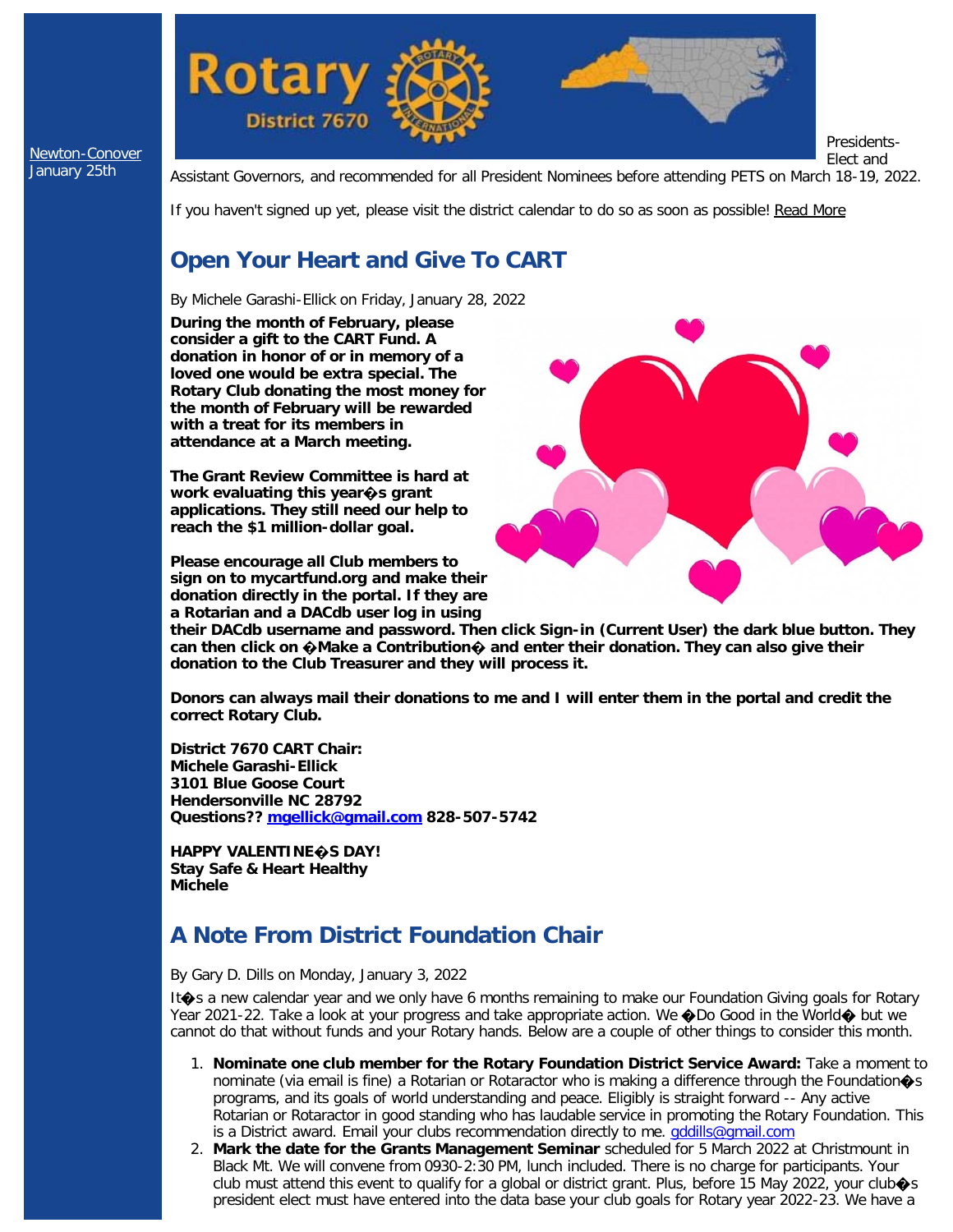practical program planned and a great speaker. See you there.

3. **Polio is not done!!!:** As of this writing, there are 5 cases of wild Polio in the world � four in Afghanistan and one in Pakistan. Rotary, along with our partners, continue to provide vaccines in several countries including Afghanistan and Pakistan. Your contribution of at least \$45 per year to Polio Plus makes that possible. If you have not made this year�s contribution, please consider doing so.

Thank you for all you do. Have a great month. gdd

#### **RYLA - Looking Forward to 2023**

By Michael Stevenson

If you haven�t gotten the word yet, the impact of the COVID Pandemic has once again required us to cancel RYLA for 2022. The decision to cancel the event for this year was based on two considerations. First, we have been having difficulty in getting access to students and then successfully recruiting them. Second, the sentiment of a large majority of the clubs was that proceeding with RYLA in the current environment is not appropriate.

I think that is all that needs to be said about RYLA 2022. It is history, let�s move on.

Let $\diamondsuit$  talk about RYLA 2023. Looking forward, we fully expect that before March of 2023 the pandemic will have moderated and that COVID-related protocols will have been well established and generally accepted. That ought to clear the way for us to put on a great RYLA for 2023. Despite the consensus that we should cancel this year $\diamondsuit$ s event, all of the clubs have expressed very strong support for the program. The good news is that, as a result of not spending anything on RYLA for the last two years, we have a little extra money and we can use some of it to enhance the RYLA experience for the kids. I think we can truly make it memorable event for them and that, in turn, will create some momentum for the following years.

RYLA is a fantastic program that has the potential to change lives of young people and with your help and support, we intend to have an exceptional one in 2023. It  $\bullet$  s not too early to start thinking about how you can help for 2023. If you want to be involved, let me know. If you know of some potential candidates for RYLA, tell your club.

Think positive. Next year is going to be a great year for RYLA.

Mike Stevenson District RYLA Chair

#### **International Project Fair-Colombia**

By Sarah Teal Leatham

I know there are many things on each of your plates, but I wanted to make sure you have the following 2022 project fairs on your calendar. All are hybrid meetings, which in counting our blessings is truly a positive that has come out of Covid, as more individuals than ever may participate in project fairs. Please see below the many opportunities and make plans for engaging your clubs, whether in person or by Zoom. You will be amazed and engaged by the possibilities.

Colombia

Hybrid (virtual and in-person) event hosted in Paipa, Colombia 3-12 February 2022 Hosted by Districts 4271 and 4281 Event website: **<https://feriadeproyectosrotarycolombia.org/>** Register online: **<https://feriadeproyectosrotarycolombia.org/register/>** Contact Jaime Corredor with questions: jaimelucianocorredor@gmail.com or +57-310-814-2144

#### **Update from the District Public Image Chair**

By Tim Radford on Sunday, January 9, 2022 Hello to all my friends in Rotary District 7670. For those of you who do not know me, I'm Tim Radford from Rotary Club of Murphy.

As District Public Image Chair, I am honored to serve a 3-year term. Even though we are already halfway through Year 1, I still feel brand new in the new position. These past 6 months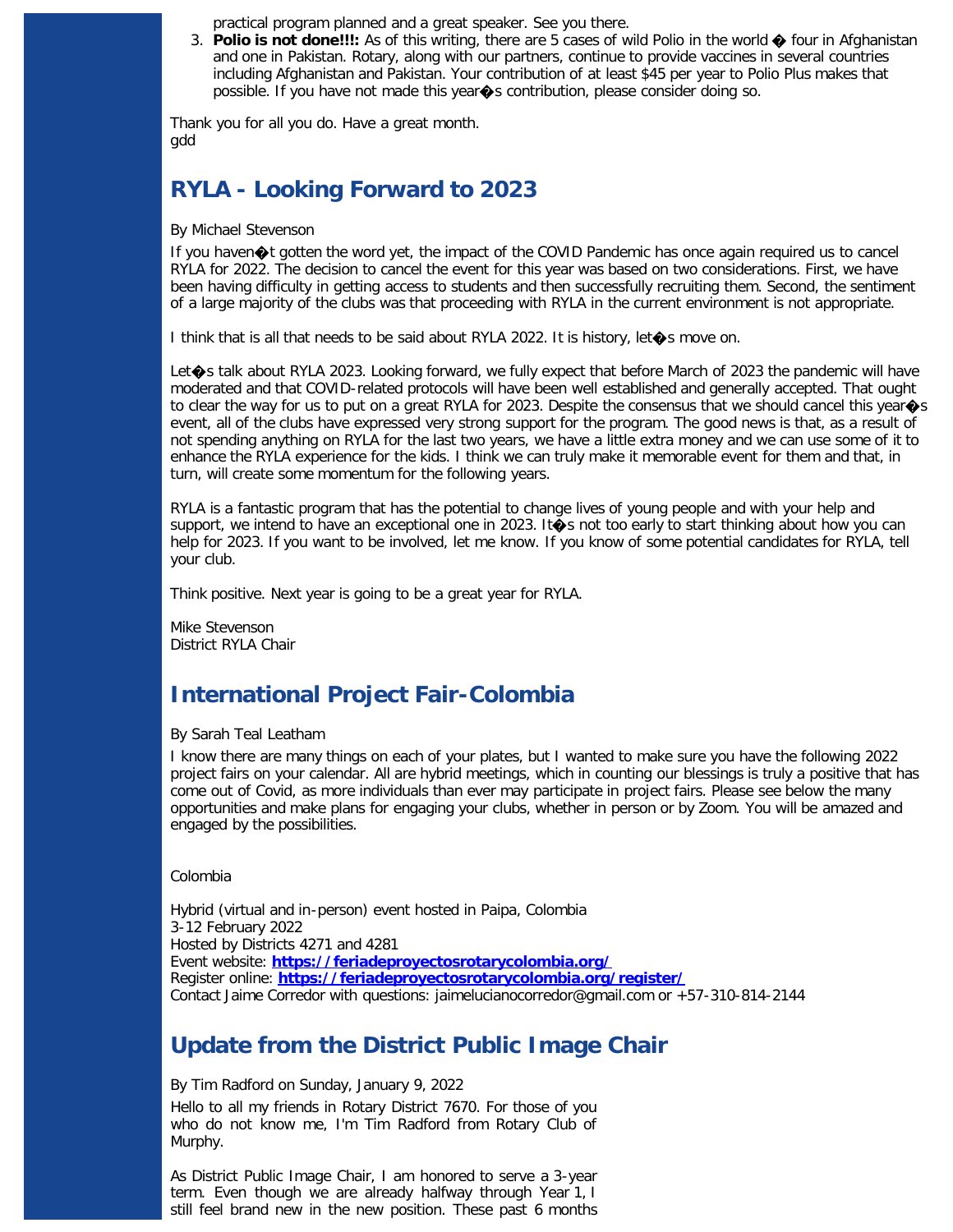have flown by.

When I was President of the Murphy club, I had the privilege of inducting 24 new members into our club, giving our club an 80% growth. If our club can do it, so can yours! It takes club leaders and members who are willing to roll up their sleeves and do the hard work. It's important that your Membership Chair and Public Image Chair be active in the club. In fact, every member of your club should be engaged and feel that they have a reason to be there.



This year, we are encouraging "**Each One, Bring One.**" If every member did that, then your club would grow by 100%.

[Read More](https://ismyrotaryclub.com/story/ezBulletinMore.cfm?StoryID=157020)

#### **COVID Discussion**

By Tammy Mosteller on Wednesday, January 19, 2022

There has been much conversation in the last few days about requiring COVID vaccinations for district events and even Rotary club meetings. It is saddening to see the division that is happening not just in our district, but in our current society over COVID and mandates.

As Rotarians we agree to follow the 4 Way Test and we are held to a higher standard. As your incoming District Governor and in partnership with our current DG Ken, I have reached out to our RI Director-Elect Jeremy Hurst for advice. *I have attached that email along with Rotary International's official statement on vaccinations*. (Click the link to view.)

With this information, and given the fact that the COVID mandates and variants are ever-changing from region to region, I will trust that you will make decisions based on Rotary's 4 Way Test and not just simply your own thoughts and beliefs.

Looking forward to working you each of you in the upcoming year. DGE Tammy

## **92 Years and Counting!!**

By Julie P. West on Sunday, January 30, 2022 92 years and counting!!

On January 22, 2022, the Rotary Club of Lincolnton turned 92 years old!! How exciting for current Rotarians and alumni!

During our last weekly meeting, Rotarian Cliff Brumfield shared some wonderful history from our club records. Many pictures and meeting logs, along with letters of thanks for service projects in the community. On Thursday, December 12, 1929, Rotarian David Clark of Charlotte, NC met with a group of local men in the dining room of the North State Hotel, to assist in the organization of a Rotary Club for Lincolnton. Rotarians from Charlotte, Gastonia and Asheville were in attendance to assist in this endeavor. Directors were elected and once elected, the following officers were named:

- Frank H. Chamberlain President
- Dr. J. Reeves Gamble Vice President
- M. H. Kuhn Secretary-Treasurer
- Calvin B. Phillips Sergeant at Arms

Meetings were held at the North State Hotel on Tuesdays at 1pm.



Lincolnton was elected to membership in Rotary International on January 22, 1930, and numbered 3272. President Frank H. Chamberlain, in behalf of the local club, accepted the charter in a few well-spoken words. In attendance at this historical event was Rotarians from the neighboring clubs of Shelby, Gastonia, Belmont,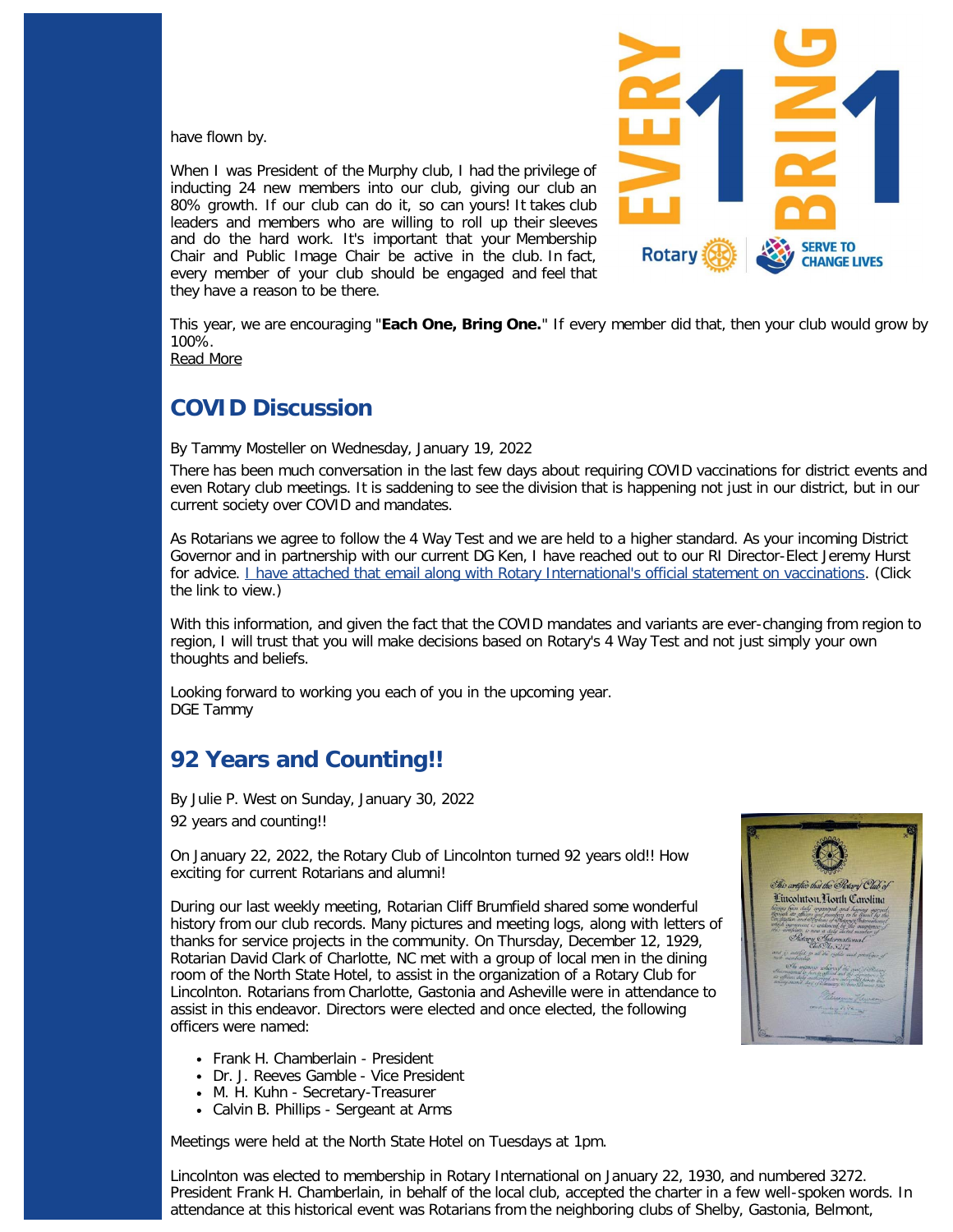Charlotte and Hickory.

And now, 92 years later, the Rotary Club of Lincolnton is still going strong. President Ed Lindsey will be sharing the presentation with Rotarians soon. During our meeting, there were many historical pieces displayed for everyone to view.

It was an honor to have past Historian and Rotary alumni Dennis Williams in attendance as we celebrated the history of our club!!

We are all looking forward to many more years of serving our community locally and internationally. [Read More](https://ismyrotaryclub.com/story/ezBulletinMore.cfm?StoryID=160103)

## **Global Grant for Mobile Health Unit is CLOSED!**

By Billi J. Black on Saturday, January 22, 2022

| New HOPE Hospital Potary

Begun in 2014

Begun in 2014, District 7670 with the Rotary Club of Franklin Daybreak began a Global Grant.

The Rotary Clubs of Franklin Daybreak, Franklin, Sylva, Burke Sunrise, Asheville South, Boone Sunrise, Valdese, Clay County, and Cap Haiten all donated money which was matched by District Designated Funds.

The District Designated Funds aka DDF, is YOUR FOUNDATION donations returning to our district to be spent doing good in the world.

This Ambulance located at New Hope Hospital, Cap Haiten, Haiti, has distributed fresh water, Covid shots and food while it makes health checkup trips into the rural regions.

Recently, it was one of the responders to a gas tanker that exploded as street folks were trying to capture leaking gas.

Haiti has suffered a severe Hurricane, two earthquakes and the assassination of their president during the time that our grant was established. It has been a long haul - but New Hope Hospital has a brand new fully furnished Ambulance to serve the community.

WE ARE doing GOOD in the world! Thanks to all the clubs that donated and to all of you who donate to the Rotary Foundation.

## **New book by PDG Isaac Owolabi**

By Tim Radford on Thursday, January 6, 2022



I am very excited to announce that our very own Past District Governor Isaac Owolabi has published a new book that is sure to be of great value for those seeking leadership roles among nonprofit organizations. Proceeds from this book will go towards scholarships and eradication of polio.

To purchase a copy, visit<https://isaacrotarystory.com/>

#### **About the book:**

The Leadership Strategies for Nonprofit Organizations is a book for any individual looking for an inspiring story to lead their welfare organization. It includes real-life incidents from Isaac Owolabi $\spadesuit$ s life and how he served his Rotary with excellence and zeal. In addition, it is a collection of strategies that helped in making Isaac $\Leftrightarrow$ s endowments successful. Leadership might come

naturally, but it isn't always a given. Leadership can be learned through leadership development programs, which use rigorous study and practice to generate, develop, and strengthen leadership skills. These abilities can assist in demonstrating the importance of leadership. The book incorporates different approaches and strategies towards leadership and management.

#### **About the author:**

Hailing from Kwara State in Nigeria, Isaac came to the USA at the age of 25, where he began his journey by teaching high school Math and Physics. He earned his Bachelor $\hat{\bullet}$ s and Master $\hat{\bullet}$ s degrees from the University of Wisconsin  $\clubsuit$  Stout. Following his graduation, Isaac earned his PhD from the University of Minnesota in 1988. In addition, he has 12 years of academic, administrative experience and has taught a wide range of undergraduate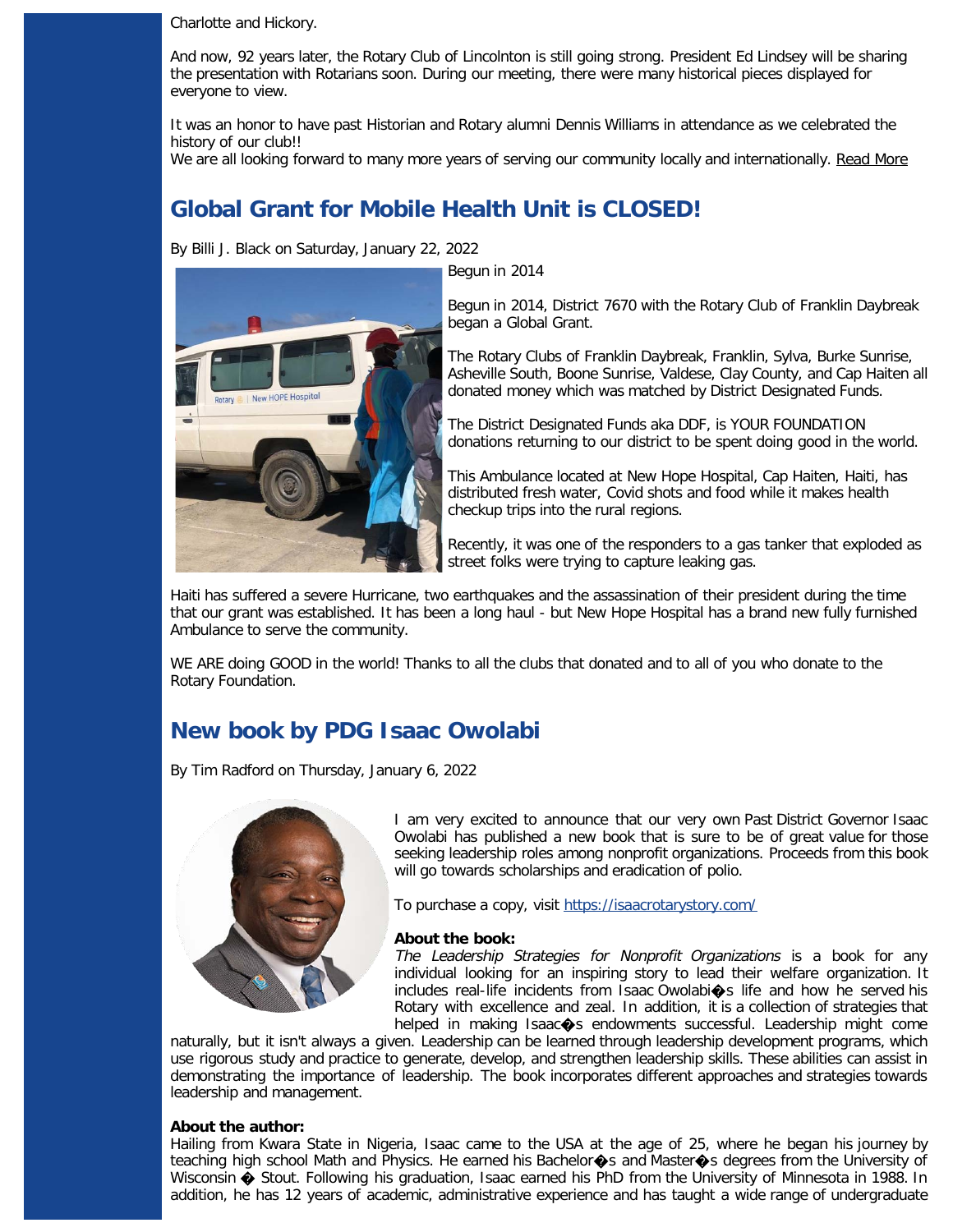and graduate Marketing, Management, and Leadership courses for over 30 years.Isaac is from the Rotary Club of Asheville-Biltmore and a resident of Asheville.

[Read More](https://ismyrotaryclub.com/story/ezBulletinMore.cfm?StoryID=157207)

## **Thank You Bellringers-Four Seasons Rotary**

#### By Richard E. Miley

The Four Seasons Rotary "dingalings" collected \$713.18 for the Salvation Army this holiday season! Thank you to Richard Prince, Janice Mager, Cristina & Roger Hull, Sharon Conoley, Bob Engstrom, Steve Studebaker, Gene Carr, Tiffany Ervin & Bill Boroff, Dick Miley, Sarah Fischer (our newest member!) and Fair Waggoner from United Community Bank (a non-member but great friend of Four Seasons Rotary).



## **"Friends of Rotary"**

By Julie P. West on Monday, January 31, 2022



The month of January is Rotary  $\bullet$ s Vocational Services Month!

Rotary $\spadesuit$ s concept of vocational service calls on Rotarians to encourage and foster

High ethical standards in business and professions, The recognition of the worthiness of all useful occupations, and The dignifying of each Rotarian $\diamondsuit$ s occupation as an opportunity to serve society.

During our last meeting, the Rotary Club of Lincolnton recognized two ◆Friends of Rotary  $\bigcirc$  for their work in the vocational services area in our community.

Vocational Services Practitioner - Roy Lightfoot (center)

Vocational Services Educator - Dr. Cale Sain (right)

Pictured with our  $\bigcirc$ Friends $\bigcirc$  is President Ed Lindsey, who presented each recipient with a Rotary Vocational Services pin and a small Rotary Club of Lincolnton banner.

Thank you gentlemen for your service to the Lincolnton community.

# **January is Rotary Vocational Service Month**

By Joey Macaluso on Thursday, January 13, 2022

# **JANUARY IS VOCATIONAL SERVICE MONTH**





"Each Rotarian is a connecting link between the idealism of Rotary and their trade or profession"

- Paul Harris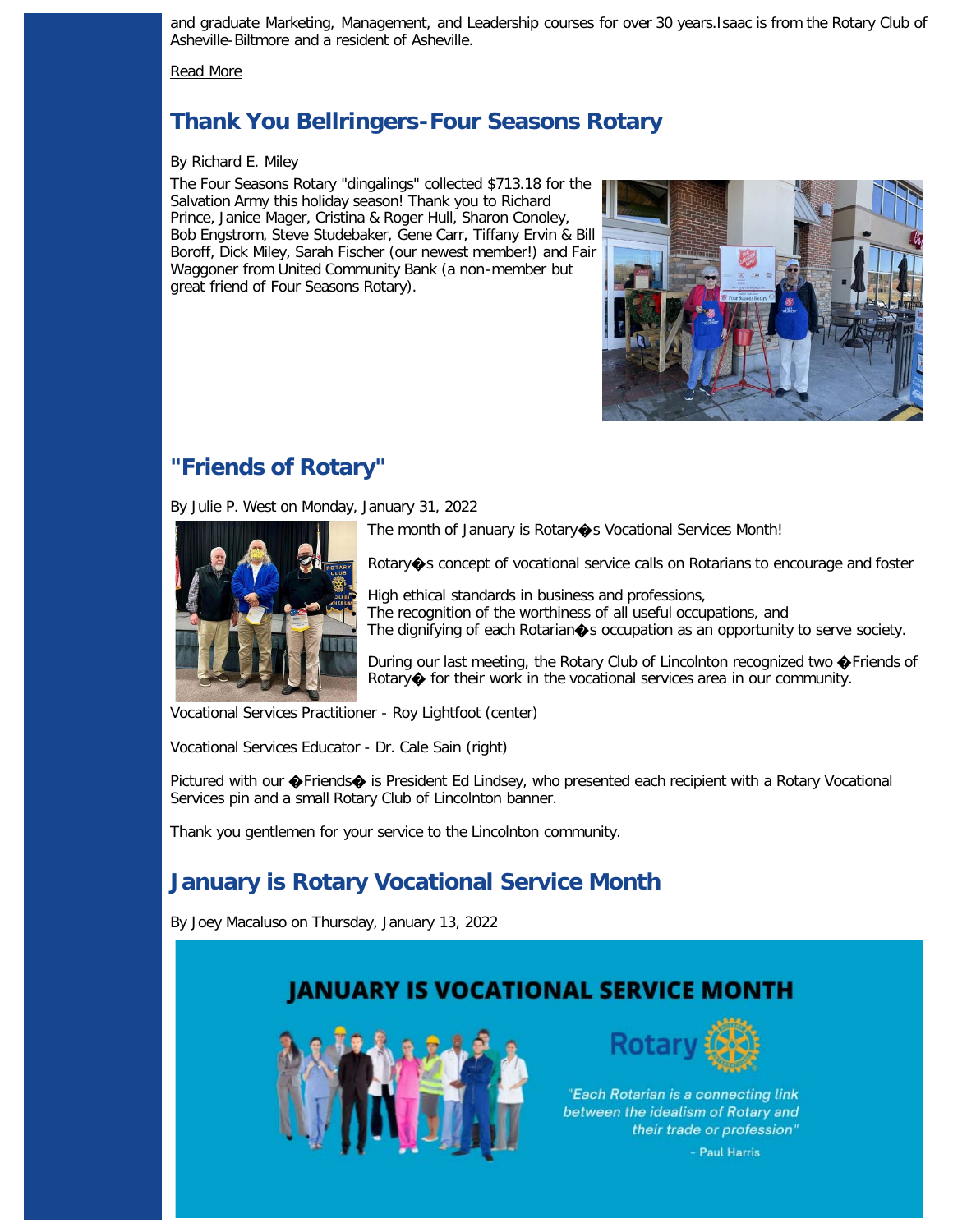Vocational Service is one of Rotary's five Avenues of Service, which are the foundation of club activity. Vocational Service calls on every Rotarian to work with integrity and contribute their expertise to the problems and needs of society.

Vocational Service Objectives are:

- Encouraging and fostering the highest ethical standards in all businesses and professions.
- Recognizing the worthiness of all useful occupations, not just those that Rotarians pursue.
- Using your vocational talents to solve the problems in your community and society.

During this month, you and your club are encouraged to focus on the importance of this avenue of service. Discuss vocational service to develop ethical consciousness and vocational skills in Rotarians and our communities. Vocational Service Month is an opportunity to begin year-long vocational service activities, ranging from Rotary discussions to awards to community projects.

## **The Red Kettle**

By Joy B. Cline

The Rotary Club of Newton-Conover is once again in **first place** for The Salvation Army Bell Ringing!

Receiving \$483.20 at Walmart; \$565.90 at Sam�s Club; and other checks for \$5,150.50 for a total of \$6,199.10. When the matching funds are added totaling -\$1,726.50, our grand total is \$7,925.60. Congrats to the Rotary Club of Newton-Conover!

When you volunteer to bell ring, you help improve, and even save lives. The money dropped in a red kettle goes **right back into our local community.**

A special thank YOU to so many Rotarians (and family members) who participated ringing the bell for The Salvation Army. And, thank YOU to Dan and Paula Timmerman for once again leading us to success and for making Christmas special for so many in need in our community.

## **A Salute to our Rotarian Veterans**

By Joy B. Cline A Salute to Rotarian Veterans

The Rotary Club of Newton-Conover held a special celebratory event to honor all Rotarian Veterans. The member veterans represent the US Army, US Navy, and US Air Force.

Larry Adams US Navy 1972- 1983 Jerome Bolick US Navy 1953- 1955 Fred Jones US Air Force 1951-1955 Larry Robinson US Army 1966-1968



Vidal Sipe US Army 1990-2012 Corky Upchurch US Navy 1968-1970 Penn Waldron US Air Force 1968-1970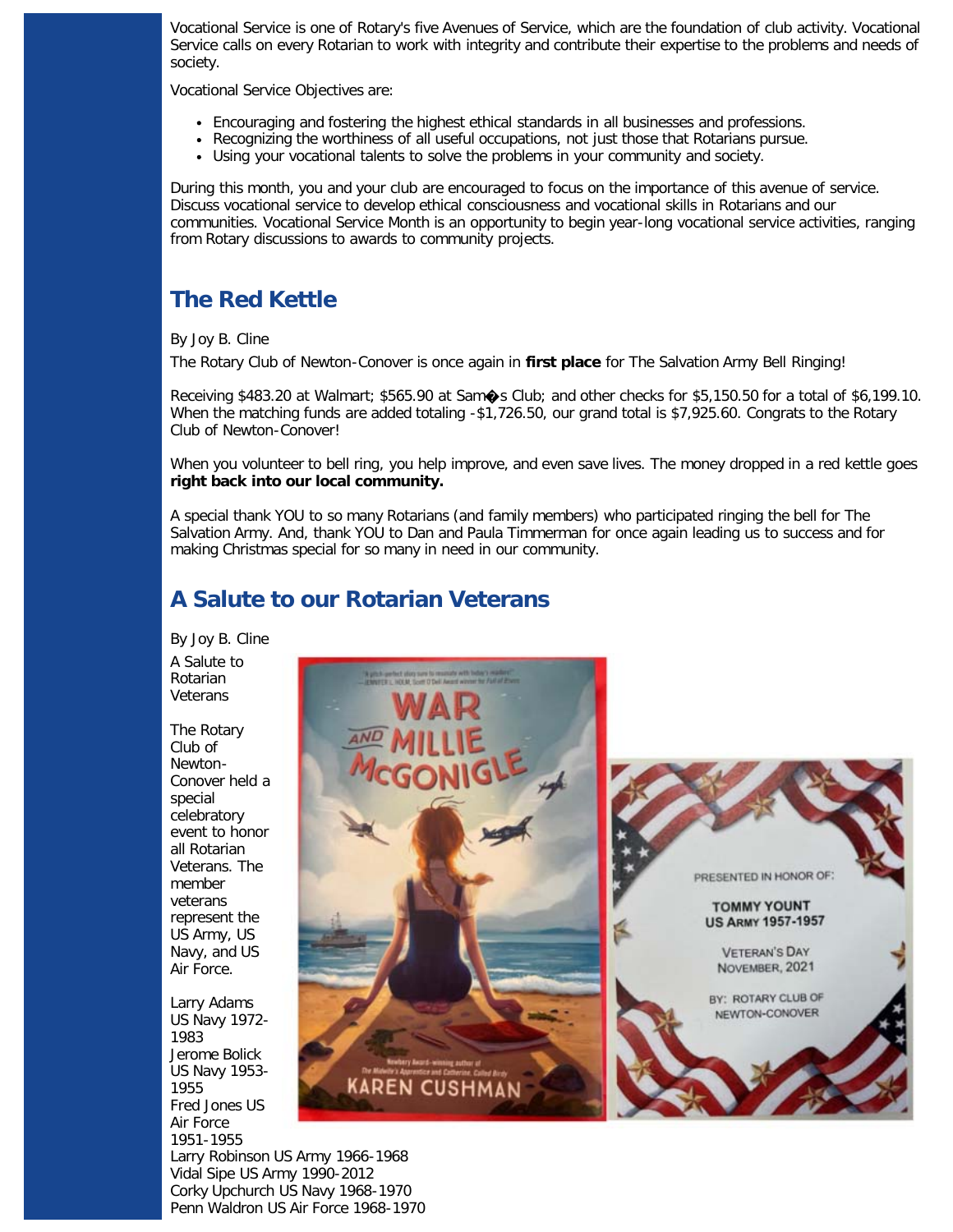Bernie Whitmer US Navy 1964-1970 Tommy Yount US Army 1957-1957

Each Rotarian veteran received a book in their honor referencing soldiers, war, service, etc. which will be placed in the Catawba County Library.

### **Service Above Self - Meeting Community Needs**

#### By Joey Macaluso

On Saturday night, a call went out that there was a need for coats for students at Hiwassee Dam. As Rotarians, we try to meet community needs when they arise. By Sunday afternoon, the call was answered.

We want to thank the following members and individuals for stepping up and meeting that need:

Anne Rose Dr. Donnie & Belinda Carringer (in memory of Lyle Carringer) Rev. Eddie Cook (in memory of his late wife, Ginger Cook) Jerry & Robin Johnson Christine Taylor Billie & Dianne Jacks Nancy Helms

The community blanket and coat drive is still ongoing during the cold weather month. The drive helps foster children and anyone in need in our community.